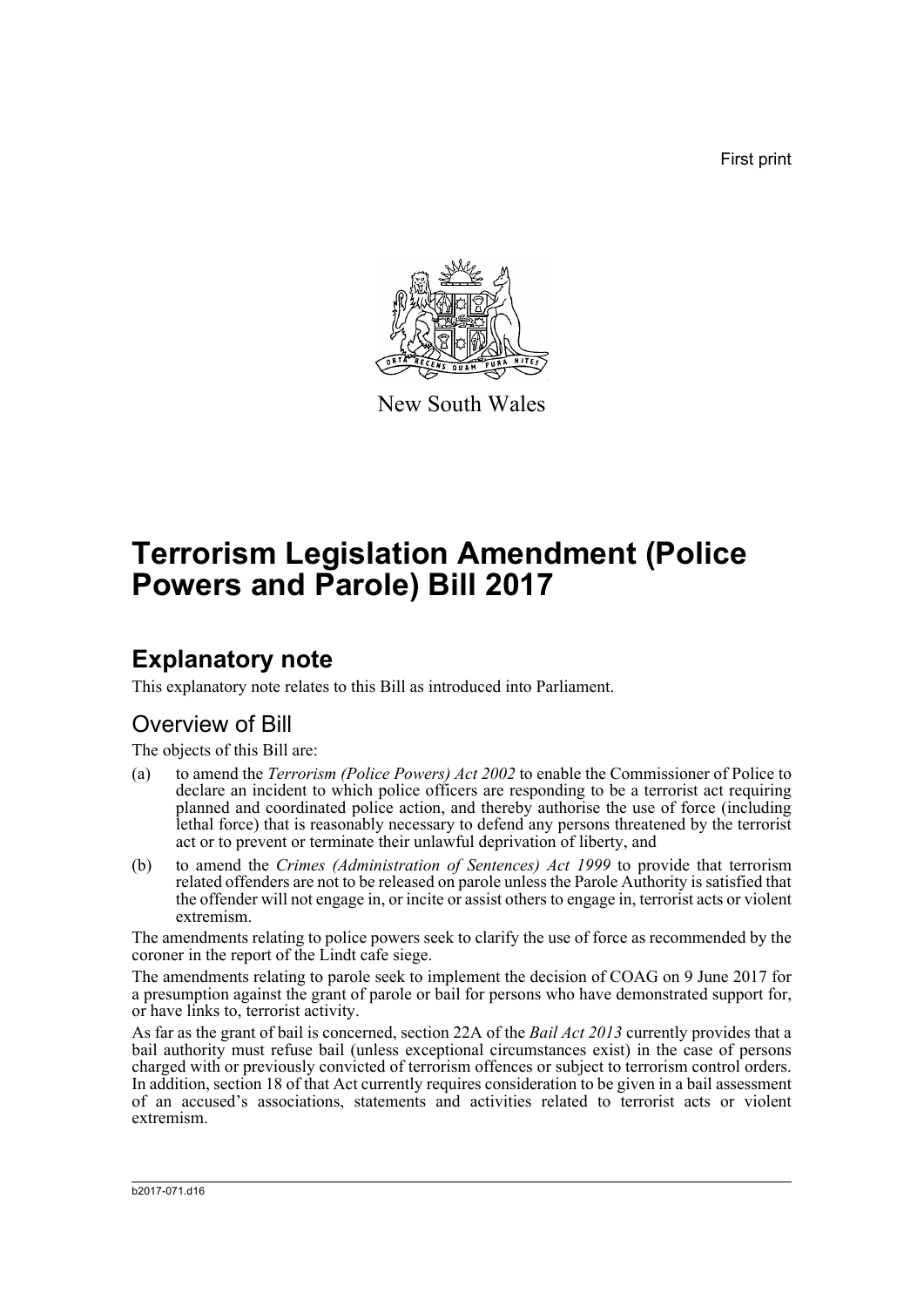## Outline of provisions

**Clause 1** sets out the name (also called the short title) of the proposed Act.

**Clause 2** provides for the commencement of the proposed Act on the date of assent to the proposed Act.

**Schedule 1** inserts proposed Part 2AAA into the *Terrorism (Police Powers) Act 2002* to give effect to the amendment described in the Overview above on police powers when responding to terrorist acts. If the Commissioner of Police has declared that the incident to which police officers are responding is or is likely to be a terrorist act, the police action that is authorised includes authorising, directing or using force (including lethal force) that is reasonably necessary, in the circumstances as they perceive them, to defend any persons threatened by the terrorist act or to prevent or terminate their unlawful deprivation of liberty. Police officers will not incur criminal liability for taking any such police action in good faith for the purposes of a police action plan of the police officer in charge. The proposed Part does not limit any other police powers in relation to the incident concerned.

**Schedule 2** inserts proposed Division 3A into Part 6 of the *Crimes (Administration of Sentences) Act 1999* to give effect to the amendment described in the Overview above on the grant of parole to terrorism related offenders.

For that purpose, a terrorism related offender is an offender:

- (a) who is serving a sentence for a terrorism offence, who has previously been convicted of a terrorism offence or who has been charged with a terrorism offence, or
- (b) who is the subject of a control order made under Part 5.3 of the Commonwealth Criminal Code, or
- (c) who has any associations with a terrorist organisation (within the meaning of Division 102 of Part 5.3 of the Commonwealth Criminal Code), or
- (d) who has made statements or carried out activities advocating support for terrorist acts or violent extremism, or
- (e) who has associations or affiliation with any persons or groups advocating support for terrorist acts or violent extremism.

Under the proposed Division, terrorism related offenders otherwise eligible for release on parole are not to be released on parole unless the Parole Authority is satisfied that the offender will not engage in, or incite or assist others to engage in, terrorist acts or violent extremism. The proposed Division will require the Parole Authority, when deciding whether or not to release any offender on parole, to have regard to any credible information it has on the risk that the offender may do so, and in particular have regard to whether the nature of any associations or affiliation that the offender has with any persons or groups advocating support for terrorist acts or violent extremism gives rise to any such risk.

The proposed Division also enables the revocation or suspension of parole when the Parole Authority (or relevant Parole Authority member) becomes aware of information that the offender may engage in, or incite or assist others to engage in, terrorist acts or violent extremism.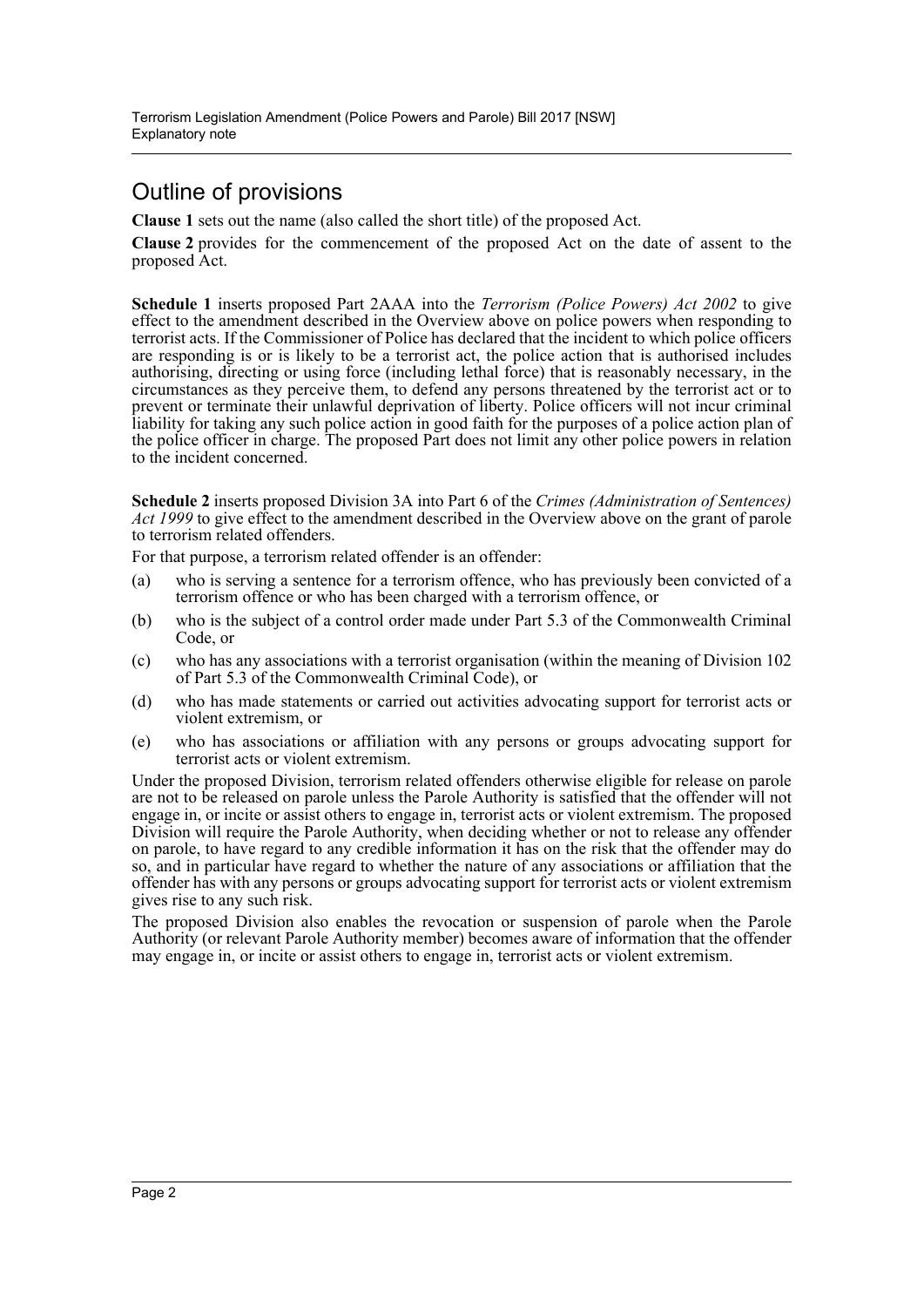First print



New South Wales

# **Terrorism Legislation Amendment (Police Powers and Parole) Bill 2017**

## **Contents**

|                   |  |                                                                                   | Page |
|-------------------|--|-----------------------------------------------------------------------------------|------|
|                   |  | Name of Act                                                                       | 2    |
|                   |  | Commencement                                                                      | 2    |
| Schedule 1        |  | Amendment of Terrorism (Police Powers) Act 2002 No 115                            | 3    |
| <b>Schedule 2</b> |  | <b>Amendment of Crimes (Administration of Sentences) Act 1999</b><br><b>No 93</b> |      |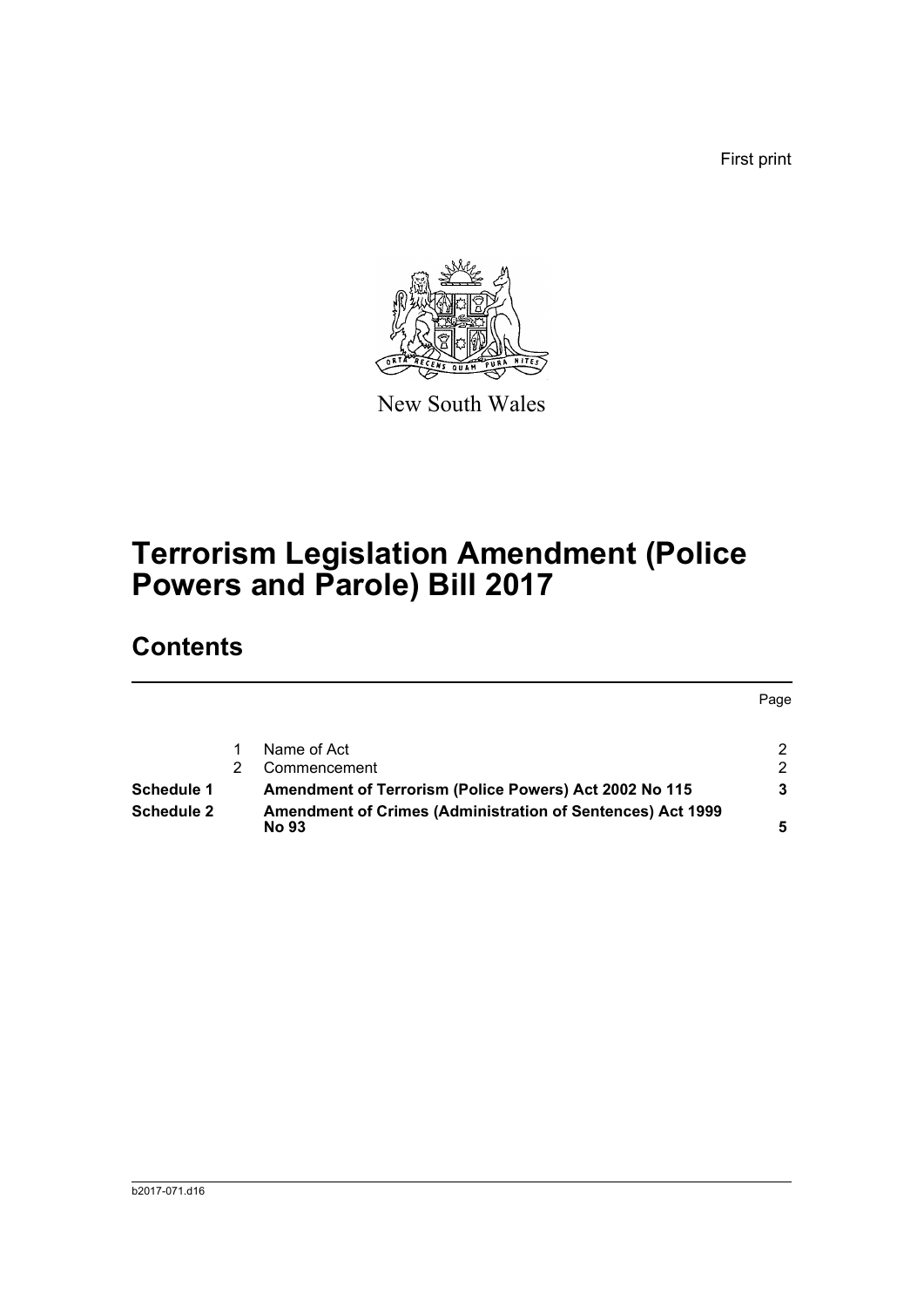

New South Wales

# **Terrorism Legislation Amendment (Police Powers and Parole) Bill 2017**

No , 2017

### **A Bill for**

An Act to amend the *Terrorism (Police Powers) Act 2002* and the *Crimes (Administration of Sentences) Act 1999* with respect to police powers and parole in relation to terrorism.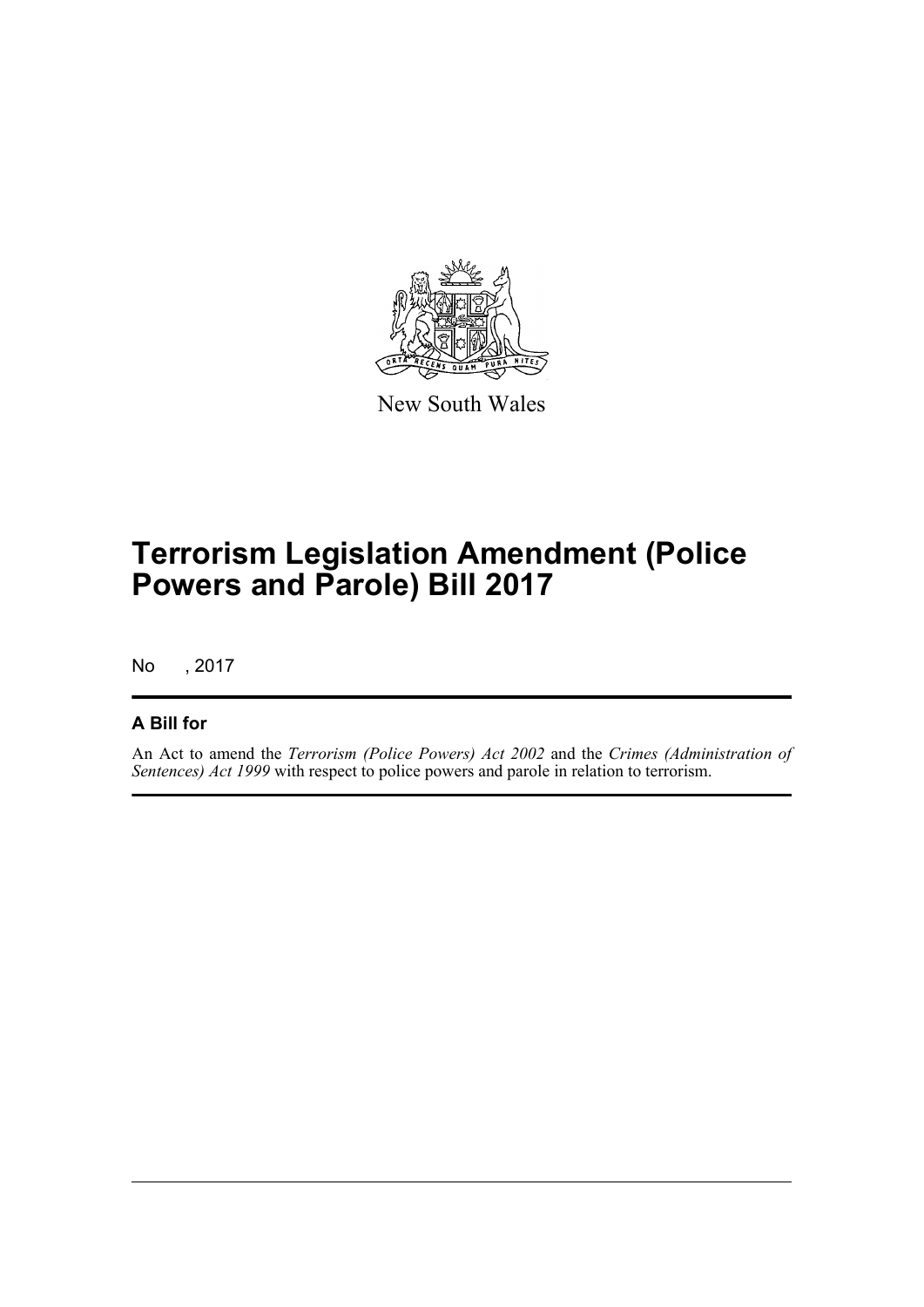<span id="page-4-1"></span><span id="page-4-0"></span>

| The Legislature of New South Wales enacts:                                                 |               |
|--------------------------------------------------------------------------------------------|---------------|
| Name of Act                                                                                | $\mathcal{P}$ |
| This Act is the Terrorism Legislation Amendment (Police Powers and Parole)<br>Act $2017$ . | 3             |
| <b>Commencement</b>                                                                        | 5             |
| This Act commences on the date of assent to this Act.                                      | 6             |
|                                                                                            |               |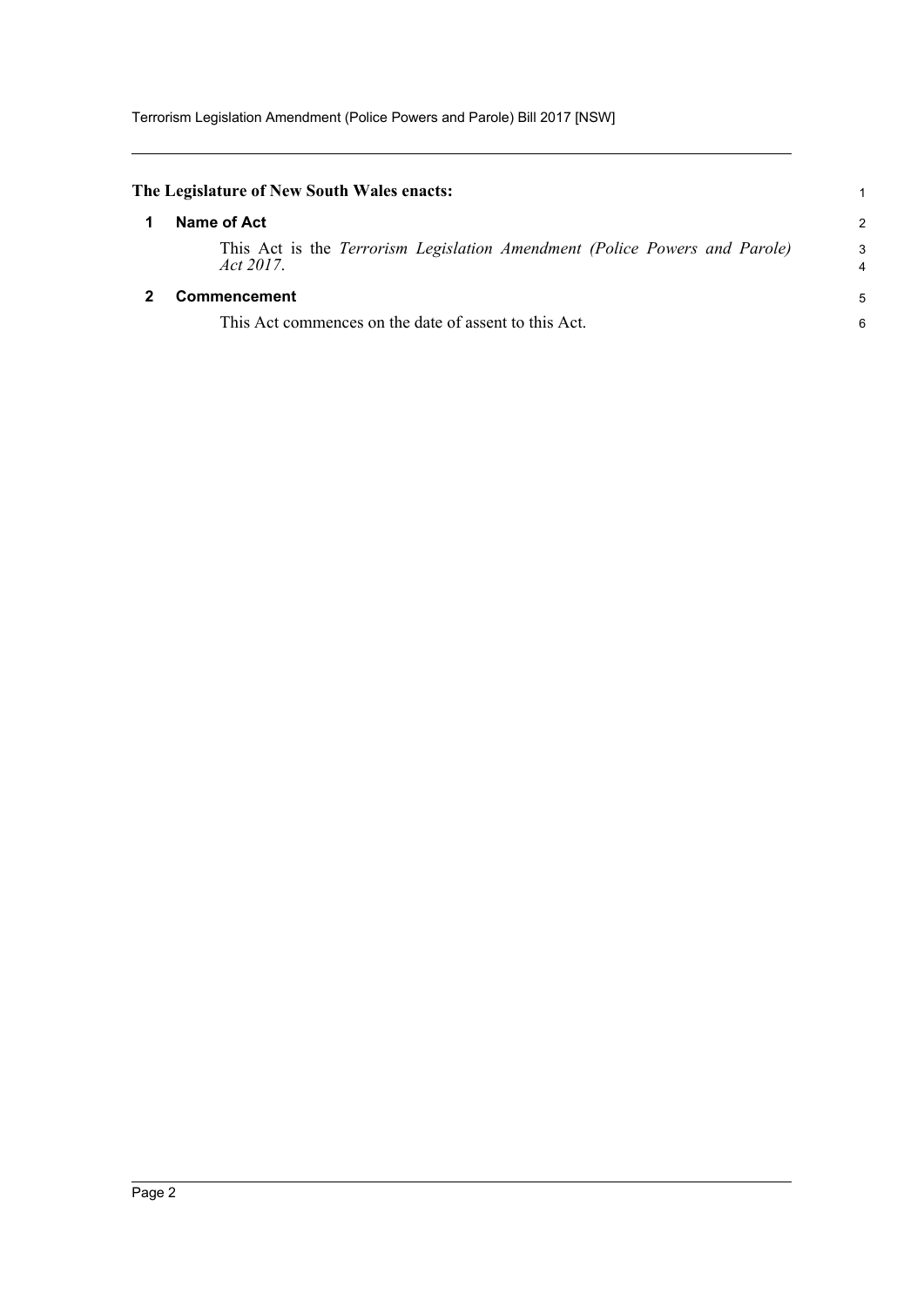### <span id="page-5-0"></span>**Schedule 1 Amendment of Terrorism (Police Powers) Act 2002 No 115**

#### **Part 2AAA**

Insert after Part 2:

### **Part 2AAA Police use of force—ongoing terrorist acts**

#### **24A Police Commissioner may declare this Part applies to terrorist act to which police are responding**

- (1) If the Commissioner of Police is satisfied that:
	- (a) an incident to which police officers are responding is or is likely to be a terrorist act, and

1  $\overline{2}$ 

3 4

5

(b) planned and coordinated police action is required to defend any persons threatened by the terrorist act or to prevent or terminate their unlawful deprivation of liberty,

the Commissioner may declare that it is a terrorist act to which this Part applies.

- (2) A declaration may be made in respect of the specified location at which police officers are responding and in respect of any other related specified location.
- (3) The Commissioner of Police is to notify the police officer in charge of the police officers responding to the terrorist act that a declaration has been made under this Part.
- (4) Before or as soon as practicable after a declaration is made under this Part, the Commissioner of Police is to notify the Minister for Police of the declaration.
- (5) A Deputy Commissioner of Police may make and notify a declaration under this Part on behalf of the Commissioner of Police if satisfied that the Commissioner is not able to be contacted when a declaration is sought as a matter of urgency.
- (6) A declaration may be made under this Part orally or by instrument in writing. If the declaration is made orally, it must be confirmed by instrument in writing as soon as it is reasonably practicable to do so.
- (7) The Commissioner of Police may at any time revoke a declaration made under this Part, and must do so if no further police response is required at the location concerned. The Commissioner or a Deputy Commissioner of Police may revoke a declaration made by the Deputy Commissioner on behalf of the Commissioner.

#### **24B Use of force in relation to declared terrorist act**

- (1) The police action that is authorised by this section when police officers respond to any incident that is declared to be a terrorist act to which this Part applies is authorising, directing or using force (including lethal force) that is reasonably necessary, in the circumstances as the police officer perceives them, to defend any persons threatened by the terrorist act or to prevent or terminate their unlawful deprivation of liberty.
- (2) A police officer does not incur any criminal liability for taking any such police action for the purposes of a police action plan of the police officer in charge of the police officers responding to the terrorist act.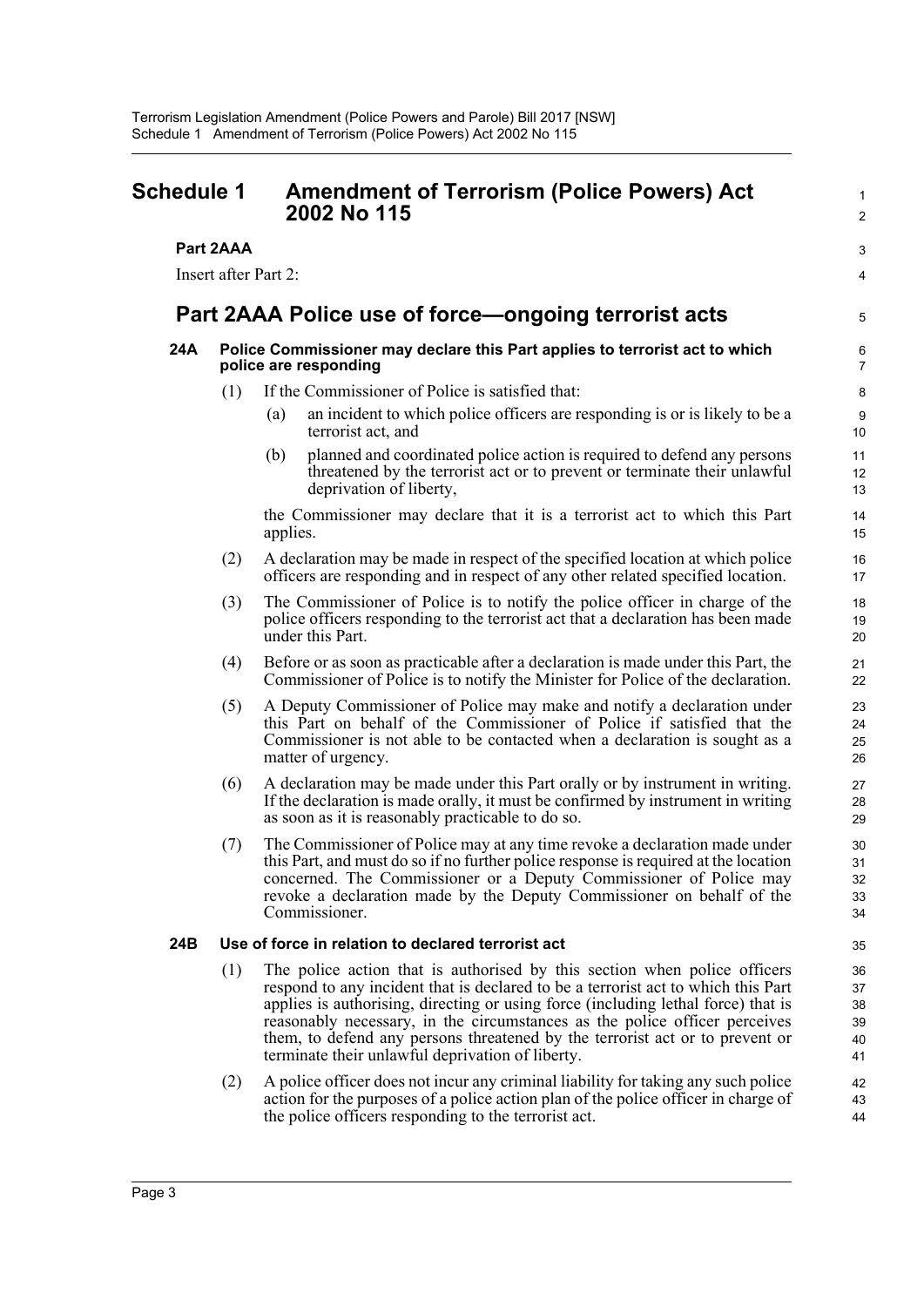- (3) This section applies only to action taken by a police officer in good faith.
- (4) If a declaration under this Part is revoked, this section continues to apply to any action taken by a police officer before the earlier of the following:
	- (a) when the police officer became aware of the revocation of the declaration,

- (b) when the police officer, acting reasonably, ought to have been aware of the revocation of the declaration.
- (5) If a court finds that a purported declaration under this Part was not validly made, this section continues to apply to any action taken by a police officer before the finding as if it were a valid declaration.
- (6) This Part does not limit the powers of police officers to deal with a terrorist act, and police officers may exercise those powers whether or not the Commissioner of Police has been requested or has declined to make a declaration under this Part in relation to the terrorist act.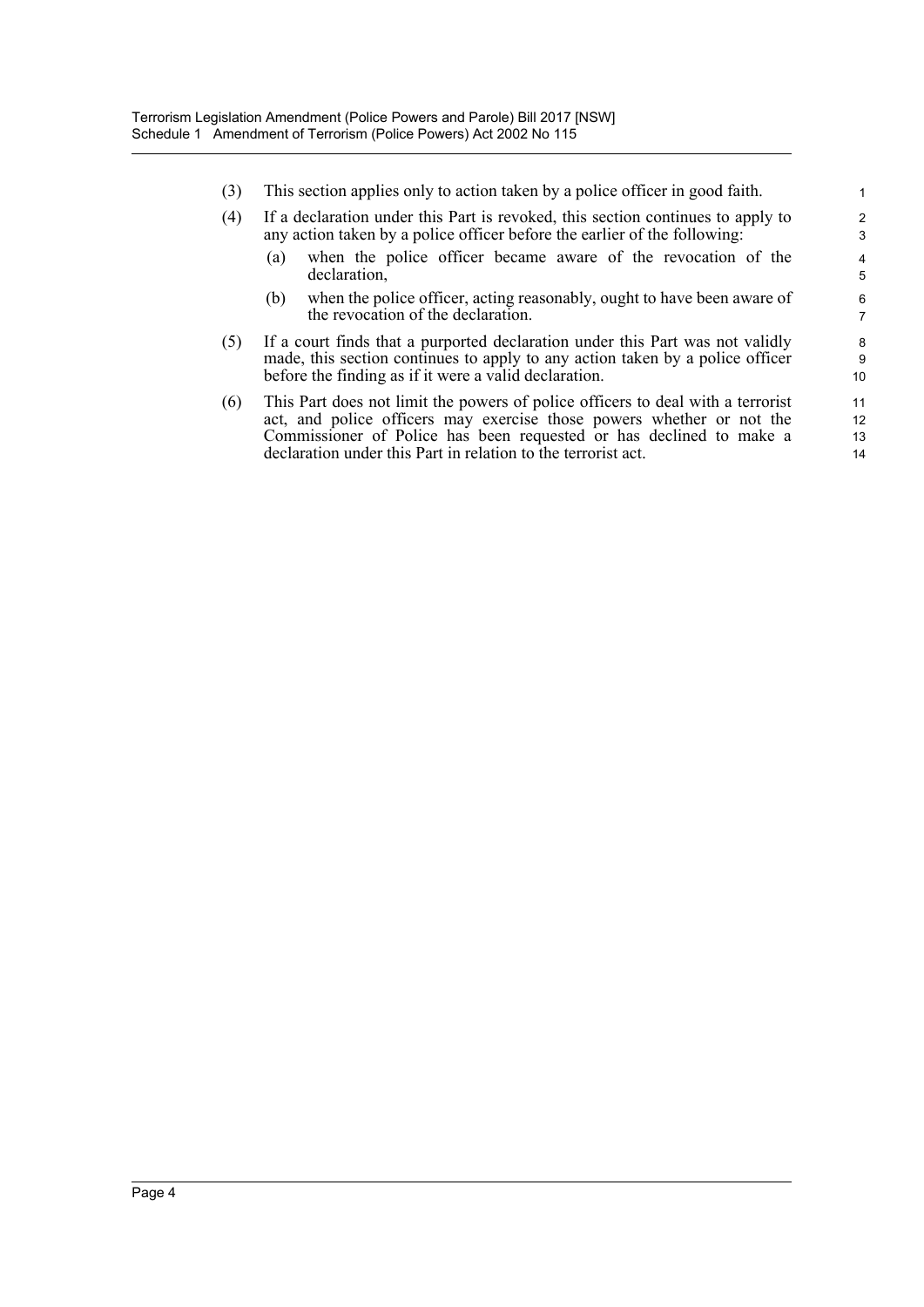<span id="page-7-0"></span>

| <b>Schedule 2</b>    |                                                                                                                                                                                                                                                             | <b>Amendment of Crimes (Administration of</b><br>Sentences) Act 1999 No 93                                                                                                                                                                                                                                                                 |                                                                                                                                                                        | 1<br>$\overline{c}$        |  |  |  |
|----------------------|-------------------------------------------------------------------------------------------------------------------------------------------------------------------------------------------------------------------------------------------------------------|--------------------------------------------------------------------------------------------------------------------------------------------------------------------------------------------------------------------------------------------------------------------------------------------------------------------------------------------|------------------------------------------------------------------------------------------------------------------------------------------------------------------------|----------------------------|--|--|--|
| <b>Part 6 Parole</b> |                                                                                                                                                                                                                                                             |                                                                                                                                                                                                                                                                                                                                            |                                                                                                                                                                        |                            |  |  |  |
|                      |                                                                                                                                                                                                                                                             | Insert after Division 3:                                                                                                                                                                                                                                                                                                                   |                                                                                                                                                                        | 4                          |  |  |  |
| <b>Division 3A</b>   |                                                                                                                                                                                                                                                             | Parole orders for terrorism related offenders                                                                                                                                                                                                                                                                                              |                                                                                                                                                                        | 5                          |  |  |  |
| 159A                 | <b>Definitions</b>                                                                                                                                                                                                                                          |                                                                                                                                                                                                                                                                                                                                            |                                                                                                                                                                        | 6                          |  |  |  |
|                      | (1)                                                                                                                                                                                                                                                         | In this Division:                                                                                                                                                                                                                                                                                                                          |                                                                                                                                                                        |                            |  |  |  |
|                      |                                                                                                                                                                                                                                                             | Act 1900.                                                                                                                                                                                                                                                                                                                                  | terrorism offence means a terrorism offence within the meaning of the Crimes<br><i>Act 1914</i> of the Commonwealth or an offence under section 310J of the Crimes     | 8<br>9<br>10               |  |  |  |
|                      |                                                                                                                                                                                                                                                             |                                                                                                                                                                                                                                                                                                                                            | <i>terrorism related offender</i> means an offender to whom this Division applies.                                                                                     | 11                         |  |  |  |
|                      |                                                                                                                                                                                                                                                             | Criminal Code.                                                                                                                                                                                                                                                                                                                             | <i>terrorist act</i> has the same meaning as it has in Part 5.3 of the Commonwealth                                                                                    | 12<br>13                   |  |  |  |
|                      | A reference in this Division to an offender engaging in, or inciting or assisting<br>others to engage in, terrorist acts or violent extremism includes a reference to<br>an offender doing so in this State, in any other part of Australia or in any other | 14<br>15<br>16<br>17                                                                                                                                                                                                                                                                                                                       |                                                                                                                                                                        |                            |  |  |  |
| 159B                 |                                                                                                                                                                                                                                                             | <b>Offenders to whom Division applies</b>                                                                                                                                                                                                                                                                                                  |                                                                                                                                                                        |                            |  |  |  |
|                      |                                                                                                                                                                                                                                                             |                                                                                                                                                                                                                                                                                                                                            | This Division applies to an offender:                                                                                                                                  | 19                         |  |  |  |
|                      |                                                                                                                                                                                                                                                             | (a)                                                                                                                                                                                                                                                                                                                                        | who is serving a sentence for a terrorism offence, who has previously<br>been convicted of a terrorism offence or who has been charged with a<br>terrorism offence, or | 20<br>21<br>22             |  |  |  |
|                      |                                                                                                                                                                                                                                                             | (b)                                                                                                                                                                                                                                                                                                                                        | who is the subject of a control order made under Part 5.3 of the<br>Commonwealth Criminal Code, or                                                                     | 23<br>24                   |  |  |  |
|                      |                                                                                                                                                                                                                                                             | (c)<br>Code), or                                                                                                                                                                                                                                                                                                                           | who has any associations with a terrorist organisation (within the<br>meaning of Division 102 of Part 5.3 of the Commonwealth Criminal                                 | 25<br>26<br>27             |  |  |  |
|                      |                                                                                                                                                                                                                                                             | (d)                                                                                                                                                                                                                                                                                                                                        | who has made statements or carried out activities advocating support for<br>terrorist acts or violent extremism, or                                                    | 28<br>29                   |  |  |  |
|                      |                                                                                                                                                                                                                                                             | (e)                                                                                                                                                                                                                                                                                                                                        | who has any associations or affiliation with any persons or groups<br>advocating support for terrorist acts or violent extremism.                                      | 30<br>31                   |  |  |  |
| 159C                 |                                                                                                                                                                                                                                                             | Limitation on release on parole of terrorism related offenders                                                                                                                                                                                                                                                                             |                                                                                                                                                                        |                            |  |  |  |
|                      | (1)                                                                                                                                                                                                                                                         | The Parole Authority must not make a parole order directing the release of an<br>offender who is known to the Parole Authority to be a terrorism related<br>offender unless:                                                                                                                                                               |                                                                                                                                                                        |                            |  |  |  |
|                      |                                                                                                                                                                                                                                                             | (a)<br>and                                                                                                                                                                                                                                                                                                                                 | the Parole Authority is satisfied that the offender will not engage in, or<br>incite or assist others to engage in, terrorist acts or violent extremism,               | 36<br>37<br>38             |  |  |  |
|                      |                                                                                                                                                                                                                                                             | (b)                                                                                                                                                                                                                                                                                                                                        | the offender is otherwise eligible under this Act to be released on parole.                                                                                            | 39                         |  |  |  |
|                      | (2)                                                                                                                                                                                                                                                         | The grounds on which the Parole Authority may revoke the parole order of an<br>offender who is known to the Parole Authority to be a terrorism related<br>offender include that the Parole Authority has become aware that the offender<br>may engage in, or incite or assist others to engage in, terrorist acts or violent<br>extremism. |                                                                                                                                                                        | 40<br>41<br>42<br>43<br>44 |  |  |  |